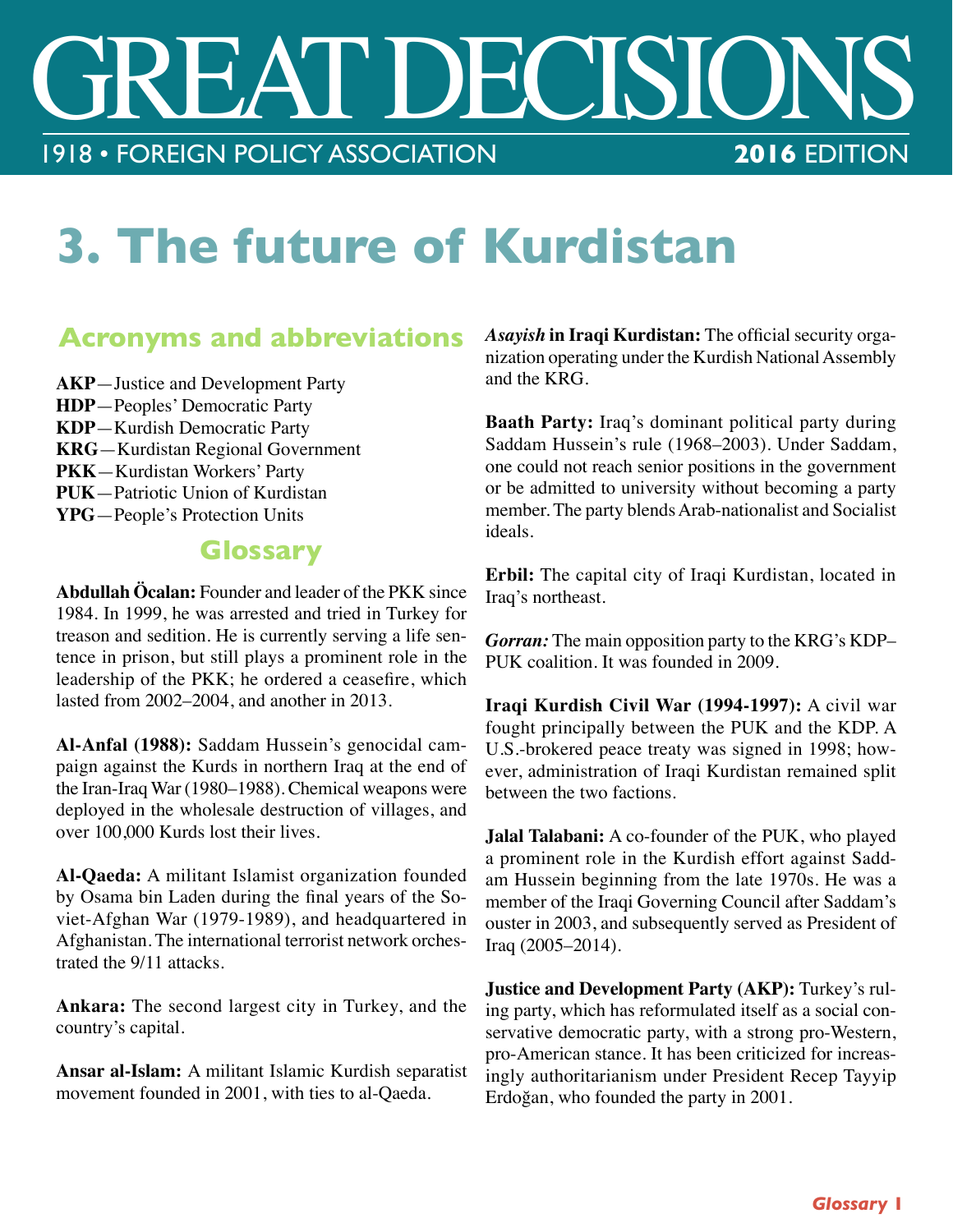**Kobani:** A Syrian city on the border with Turkey, under YPG jurisdiction after 2012. In September 2014, it came under siege by ISIS. Thousands of Kurds fed to Turkey; many returned after ISIS lost control of the city in January 2015.

**Kurdish Democratic Party (KDP):** Currently the dominant political party in Iraqi Kurdistan. It was founded 1946 by Mullah Mustafa al Barzani, and is now led by his son, Massoud Barzani. The KDP is pro-Western and pro-capitalist.

**Kurdistan Regional Government (KRG):** The official government of Iraq's autonomous Kurdistan Region (Iraqi Kurdistan), headquartered in Erbil.

**Kurdistan Workers' Party (PKK):** A left-wing militant group that aspires to an independent Kurdish state within Turkey. It has been engaged in armed confict with the Turkish government since 1984. A historic 2013 ceasefre came to an end when Turkey launched airstrikes against the PKK in northern Iraq in 2015. The party is designated by NATO as a terrorist group.

**Mahmoud Barzinji:** The tribal sheikh known as the "king of the Kurds" who led Iraqi Kurdish fghters in a series of failed rebellions against the occupying British beginning in 1919.

**Massoud Barzani:** President of Iraqi Kurdistan since 2005 and head of the KDP since 1979.

**Mosul:** Iraq's second largest city, located in northern Iraq, fell to ISIS in June 2014. It is now a major stronghold of the organization's self-declared caliphate.

**Mullah Mustafa Barzani:** A Kurdish nationalist leader, still revered today. He became head of the KDP in 1946 and led a series of revolutions against Iraqi regimes. He died in exile in 1979 and was succeeded as head of the KDP by his son, Massoud Barzani, the current President of Iraqi Kurdistan.

**Operation Provide Comfort (1991):** A series of U.S. led military operations following the Persian Gulf War, which sought to provide aid and protection to Kurdish refugees feeing northern Iraq but barred from entering Turkey. Mistakenly assuming U.S. support, the Kurds then revolted against Saddam Hussein's regime, but were brutally defeated.

**Osman Baydemir:** A human rights activist and the mayor of Diyarbakir, Turkey since 2004.

**Patriotic Union of Kurdistan (PUK):** A social democratic party, which broke off from the KDP in 1975. From 1994 to 1997, the PUK and the KDP engaged in a civil war, and Iraqi Kurdistan is still largely split along party lines. Iraq's current President Fuad Masum and his predecessor, Jalal Talabani, are both founding members of the PUK.

**Peoples' Democratic Party (HDP):** A Turkish democratic socialist political party founded in 2012, with a pro-minority, pro-Kurdish stance.

**People's Protection Units (YPG):** The armed branch of the Democratic Union Party (PYD), with ties to the PKK. Amidst the chaos of the Syrian civil war, the YPG/ PYD has established a small Kurdish state in northern Syria, centered on Kobani.

Peshmerga: Iraqi Kurdistan's military force, unofficially divided between the KRG's main political parties, the KDP and the PUK. The Peshmerga were instrumental in toppling Saddam Hussein's government, and have more recently coalesced to fght ISIS in the region.

**Recep Tayyip Erdoğan:** President of Turkey since 2014. He served as Prime Minister (2003–2014), and founded Turkey's ruling Justice and Development Party (AKP) in 2001.

**Rojava (Syrian Kurdistan; Western Kurdistan):** The de facto autonomous Kurdish region of Syria, consisting of three cantons: Jazira, Kobani and Afrin.

**Saddam Hussein:** President of Iraq (1979–2003). His dictatorship was known for its extreme repressiveness and brutality. In 2003, the U.S. and Britain predicated their invasion of Iraq on accusations that Saddam maintained ties to al-Qaeda and possessed weapons of mass destruction. He was captured by U.S. forces in 2003, and executed by the Iraqi interim government in 2006.

**Shi'a:** The second largest denomination of Islam, constituting 15–20% of the world's Muslim population and 40% of the Middle East's entire population. Divided with Sunnis over the proper successor of the Prophet Muhammad. Today, there is still great tension between the two denominations.